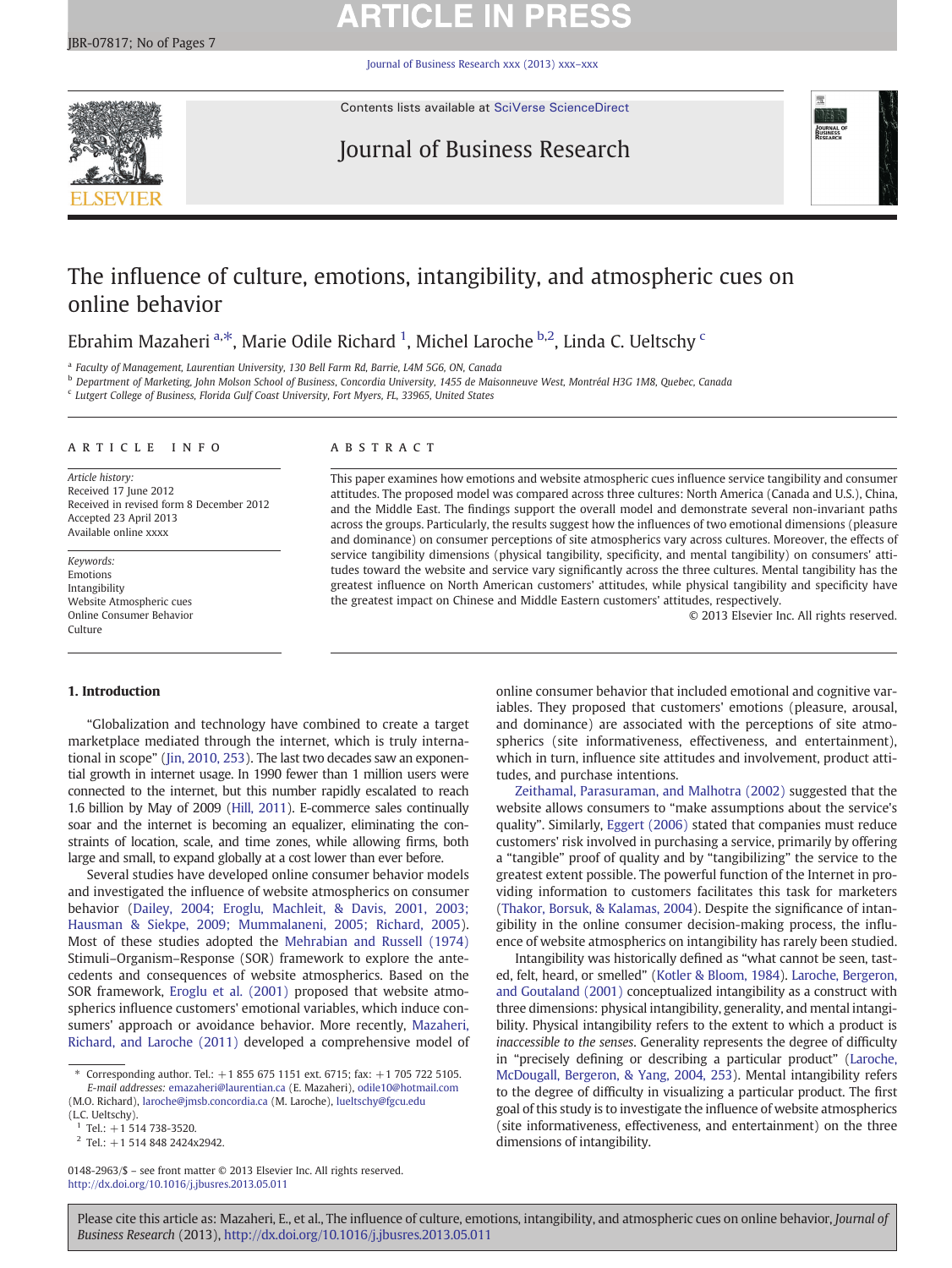Furthermore, although online shopping is a global behavior, buying habits and determinants of website attractiveness are culturally bound [\(Jin, 2010](#page-6-0)). A firm must design a website and employ a creative strategy that will attract visitors from its various target markets. Through a study of online communications with respondents from the U. S., Egypt, China, and Germany, [Seidenspinner and Theuner](#page-6-0) [\(2007\)](#page-6-0) found that the targeted users' cultural environments may impact their preferred navigational tools, their perceived quality of web designs, as well as their perceptions of information provided online. Firms must research their target markets and use the information acquired to create websites that resonate with these users on all levels, including culturally. It is only the websites which attract and retain traffic that will influence their volume of business transacted and, ultimately, the profitability of the firms [\(Tarafdar & Zhang, 2007/2008](#page-6-0)). Thus, our second goal is to test our model in three cultures (North America, the Middle East, and China) and identify the non-invariant structural paths among the groups.

### 2. Literature review

### 2.1. Emotions

Several definitions of emotions are available in psychology and marketing literatures. [Mehrabian and Russell \(1974\)](#page-6-0) developed three situational descriptors of emotions (PAD: pleasure, arousal, and dominance) to capture an individual's emotional responses to environmental stimuli. Therefore, the PAD framework is the most suitable framework for studies investigating the influence of atmospherics on consumer behavior. The PAD was adopted to conceptualize and operationalize emotions.

Pleasure is the degree to which one feels good, joyful, happy, or satisfied in any situation. In online contexts, pleasure is an indicator of the website "likeability" [\(Poels & Dewitte, 2008](#page-6-0)). Arousal is the degree to which one feels stimulated, active, or alert. In online contexts, arousal is an indicator of the website "motivational power" ([Poels &](#page-6-0) [Dewitte, 2008](#page-6-0)). Finally, dominance is the degree to which one feels unrestricted or free to act, controlling, influential, or autonomous. This dimension of dominance has been ignored in previous studies. [Russell \(1979\)](#page-6-0) stated that pleasure and arousal can adequately represent the range of emotions exhibited in response to environmental stimuli. However, as [Mazaheri et al. \(2011\)](#page-6-0) argued, dominance is a relevant emotional response as customers experience more control over their environment. In online contexts, dominance is an indicator of the website "controlling power" ([Mazaheri et al., 2011](#page-6-0)). Therefore, we have included all three dimensions of emotions.

#### 2.2. Site atmospherics

In traditional retailing, store environment and atmospherics are more influential than other marketing inputs that are not present at the point of purchase ([Baker, 1987; Baker, Grewal, & Parasuraman,](#page-6-0) [1994\)](#page-6-0). During the last decade, the evolution from traditional to online retailing has generated considerable managerial and research attention to the concept of site atmospherics.

Several studies have investigated the impact of atmospherics on the nature and outcomes of shopping in online retailing. [Mehrabian](#page-6-0) [and Russell's \(1974\)](#page-6-0) Stimulus–Organism–Response (SOR) framework is a suitable theoretical paradigm for online retailing environments. Similar to [Donovan and Rossiter \(1982\)](#page-6-0) in traditional retailing, [Eroglu et al. \(2001\)](#page-6-0) adapted the SOR paradigm to online marketing contexts. This was perhaps the first article to provide a framework for examining the influence of site atmospherics on online consumer behavior. The model suggested that atmospheric cues of the online store influence the response of online shoppers through the intervening effects of affective and cognitive states. Recently, [Mazaheri et al.](#page-6-0) [\(2011\)](#page-6-0) divided site environmental variables into two categories: affective (or passive) and cognitive (or reactive) atmospherics. Passive cues, such as text color, size, and background music, are the visual and aural dimensions of atmospherics that tend to subconsciously impact consumers' emotions upon initial exposure to the website. On the other hand, reactive cues, such as site informativeness, effectiveness, and entertainment, require customers' own evaluations, which are influenced by their emotions. Similarly, it is assumed that the three dimensions of emotions (pleasure, arousal, and dominance) are positively associated with a consumer's perception of site informativeness, effectiveness, and entertainment (Hypotheses H1a to H3c in [Fig. 1\)](#page-2-0).

Consistent with [Richard \(2005\)](#page-6-0), as well as [Mazaheri et al. \(2011\),](#page-6-0) three atmospheric cues are relevant. Site informativeness refers to the website's ability to make information available to visitors ([Hoffman &](#page-6-0) [Novak, 1996\)](#page-6-0). Site entertainment is the extent to which a website is fun, exciting, cool, and imaginative [\(Chen & Wells, 1999](#page-6-0)) and site effectiveness is the degree to which the information on the website is accurate, up-to-date, complete, and relevant ([Bell & Tang, 1998](#page-6-0)).

### 2.3. Service tangibility

Intangibility referred, initially, to the lack of physical evidence and was viewed as a single dimension ([McDougall, 1987](#page-6-0)). More recently, [Laroche et al. \(2004\)](#page-6-0) suggested that intangibility consists of three dimensions: physical intangibility, generality, and mental intangibility. The physical dimension is the extent to which a product cannot be accessed by the senses. The generality dimension is "the customer's difficulty in precisely defining or describing a particular good" [\(Laroche et](#page-6-0) [al., 2004, 374](#page-6-0)). Finally, mental intangibility refers to the difficulty of visualizing a particular product; a product may be physically tangible, but hard to grasp mentally [\(Laroche et al., 2004](#page-6-0)). We use the term "tangibility", which is the opposite of "intangibility", and the term generality is replaced by its opposite: "specificity". This re-naming aids in the interpretation of results.

To offer an informative, effective, and even entertaining website would help customers evaluate the functionality and design of products. In service contexts, a customer may be able to virtually experience the service. For example, many hotels offer virtual tours of their rooms, lobby, and restaurants. Consumers can thus visualize and develop a sense of the facilities in and around a hotel room, helping them tangibilize the service. Therefore, we propose that site informativeness, effectiveness, and entertainment positively influence the three dimensions of tangibility (Hypotheses 4a to 6c in [Fig. 1\)](#page-2-0).

The internet enabled service providers to tangibilize some aspects of the intangible services, allowing customers to obtain rich information from websites, and thus evaluate the functionality and design of products, as well as make assumptions about the product's quality [\(Zeithamal et al., 2002\)](#page-6-0). Reducing product intangibility reduces the level of risk perception ([Laroche et al., 2004](#page-6-0)). The lower the risk involved in a service purchase, the easier customers form attitudes toward that service. Therefore, we expect the three dimensions of tangibility to positively influence site attitudes (H7a, H8a, and H9a in [Fig. 1\)](#page-2-0) and service attitudes (H7b, H8b, and H9b in [Fig. 1\)](#page-2-0).

#### 2.4. National culture and customer behavior

As the title of [Craig, Greene, and Douglas \(2005\)](#page-6-0) indicates, "culture matters". It has a profound influence on all aspects of consumer behavior. National culture is defined as patterns of thinking, feeling, and acting that are rooted in common values and societal conventions [\(Navakata &](#page-6-0) [Sivakumar, 2001\)](#page-6-0). For [Hofstede \(1991, p. 4\)](#page-6-0) culture is "the collective programming of the mind". We adopted the two most widely accepted paradigms, namely [Hall's \(1976\)](#page-6-0) contextual paradigm and [Hofstede's](#page-6-0) [\(1980\)](#page-6-0) five cultural dimensions, to compare the proposed model across three different cultures: North America (Canada and the United States), China, and the Middle East. The Middle Eastern countries are considered as one group or region because researchers, such as [Kassem \(1989\),](#page-6-0) [Gupta, Levinburg, Moore, Motwani, and Schwarz \(2010\),](#page-6-0) and [Raven](#page-6-0)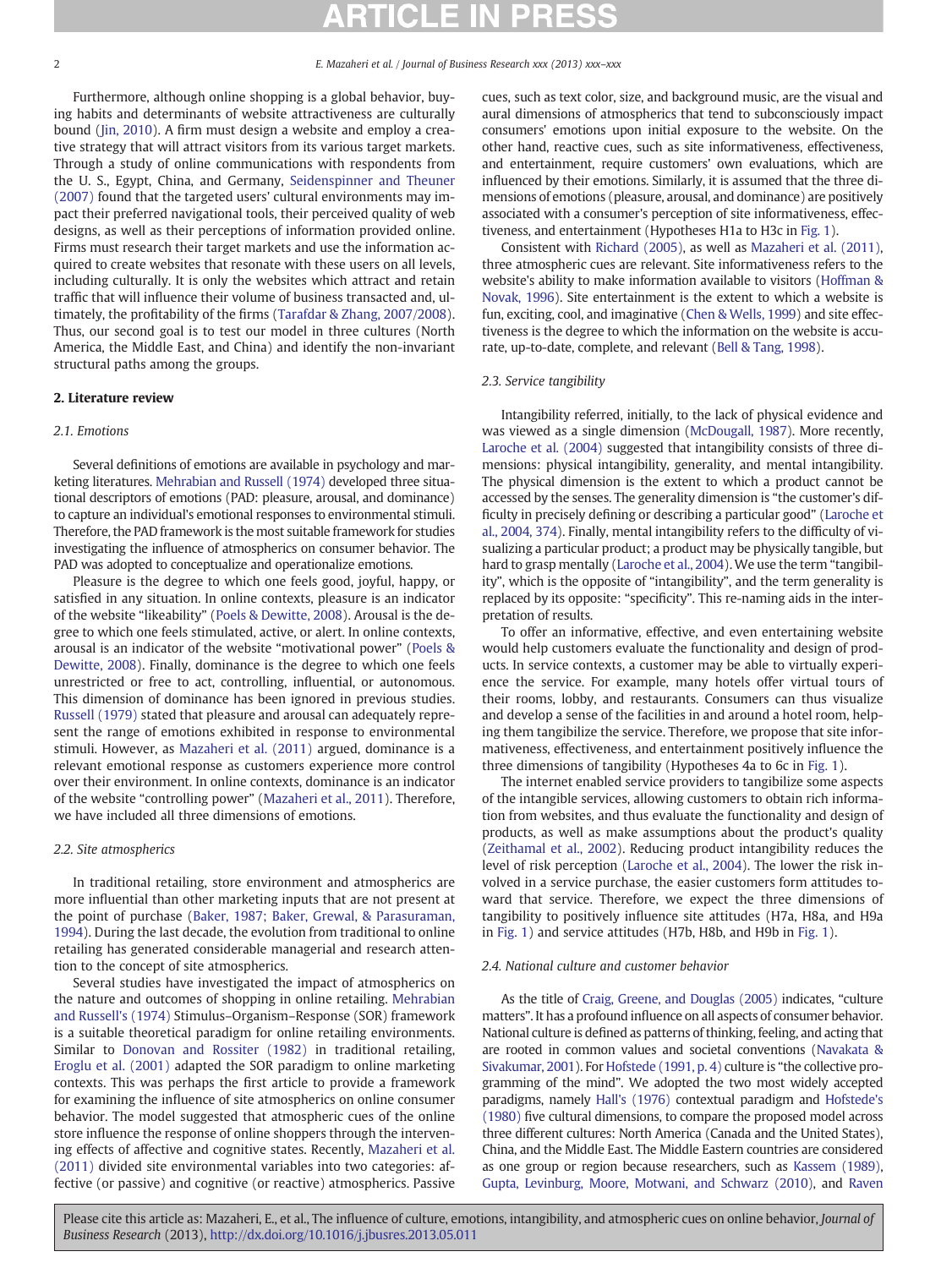E. Mazaheri et al. / Journal of Business Research xxx (2013) xxx–xxx 3

<span id="page-2-0"></span>

Fig. 1. Conceptual model.

[and Welsh \(2004\)](#page-6-0) found that the Middle East has a unique culture with a distinctive way of life compared to other parts of the globe, which remains generally consistent throughout the region.

Contextual variations occur along a continuum, with Canada and the U. S. as low-context countries [\(Hall, 1976\)](#page-6-0), the Middle East as a relatively higher-context region, compared to the U.S. and Canada, and China as a high-context culture at the extreme end of the continuum. Regarding [Hofstede's \(1980\)](#page-6-0) dimensions, Canada and the U.S. score high on the individualist dimension, while China scores low and the Middles Eastern countries fall somewhere in between (Table 1). Both China and the Middle Eastern countries score higher in power distance than North America. The Middle Eastern countries score higher on uncertainty avoidance, while China scores higher on masculinity and long-term orientation compared to the other groups (Table 1).

Culture has been shown to influence marketing to these three groups in terms of advertising ([Al-Olayan & Karande, 2000\)](#page-6-0), consumer reactions to crowded retail settings ([Pons, Laroche, & Mourali,](#page-6-0) [2006\)](#page-6-0), product choice ([Yucelt, 2000\)](#page-6-0), and retail service quality perceptions ([Raven & Welsh, 2004](#page-6-0)). Thus, consumers from North America, the Middle East, and China are expected to display significant differences in how they perceive website atmospherics, as well as how these influence their perceptions of service tangibility and their attitudes.

Previous studies reported different influences of emotions across cultures. [Hsu \(1983\)](#page-6-0) used "low emotionality" as one characteristic of collectivism. High-context and collectivistic societies emphasize social norms and duty defined by the group rather than "pleasure" seeking [\(Triandis,](#page-6-0) [1995](#page-6-0)); therefore, emotional features are stronger in low-context and individualistic societies [\(Schimack, Radharkishnan, Oishi, Dzokoto, & Ahadi,](#page-6-0) [2002](#page-6-0)). [Steenkamp and Geyskens \(2006\)](#page-6-0) proposed that the effect of emotional experience is larger in individualistic cultures. They found support for "pleasure" but not for "arousal". More recently, [Mazaheri et al. \(2011\)](#page-6-0) reported several non-invariant structural paths between Canadian and Chinese groups. In particular, the influence of emotional dimensions on consumer perceptions of site atmospherics was determined to vary

### Table 1

Scores from Hofstede's five cultural dimensions for the four countries.

|                       | U.S. | Canada | China | Middle East |
|-----------------------|------|--------|-------|-------------|
| Power distance        | 40   | 39     | 80    | 80          |
| Uncertainty avoidance | 46   | 48     | 30    | 68          |
| Individualism         | 91   | 80     | 20    | 38          |
| Masculinity           | 50   | 52     | 66    | 52          |
| Long term orientation | ንባ   | つつ     | 118   | <b>NA</b>   |

between the two groups: "pleasure" had a greater impact for Canadians; while, "dominance" had a greater impact for the Chinese. Thus, we hypothesize that:

**H10.** The impact of pleasure on customer perceptions of  $(a)$  site informativeness,  $(b)$  site effectiveness, and  $(c)$  site entertainment is stronger for North American customers than for the other groups.

**H11.** The impact of dominance on customer perceptions of  $(a)$  site informativeness,  $(b)$  site effectiveness, and  $(c)$  site entertainment is stronger for Chinese customers than for the other groups.

Culture was also found to be an influential element in consumer response to online store atmospherics and high task cues, such as the site descriptors on the screen that facilitate shopping goal attainment, which are more central to the decision making process for individualistic customers [\(Davis, Wang, & Lindridge, 2008\)](#page-6-0). Similarly, [Mazaheri et](#page-6-0) [al. \(2011\)](#page-6-0) found a stronger association between site informativeness, a high task cue, and affective and conative variables for Canadian customers compared to Chinese customers. Similarly, it is hypothesized that the influence of site informativeness on the three dimensions of service tangibility is greater for the North American group compared to the Chinese and Middle Eastern groups.

**H12.** The impact of site informativeness on  $(a)$  physical tangibility,  $(b)$  specificity, and  $(c)$  mental tangibility is stronger for North American customers than for the other two groups.

China scores high on long-term orientation, which is associated with service responsiveness in both online [\(Tsikriktsis, 2002\)](#page-6-0) and offline [\(Furrer, Liu, & Sudharshan, 2000\)](#page-6-0) settings. As a managerial implication for this association, [Tsikriktsis \(2002\)](#page-6-0) suggested that companies avoid cluttered pages for customers that are highly long-term oriented. In other words, companies must offer an effective website. Therefore, we hypothesized that the influences of site effectiveness on the three dimensions of service tangibility is stronger for Chinese customers compared to North American and Middle Eastern customers.

H13. The impact of site effectiveness on (a) physical tangibility,  $(b)$  specificity, and  $(c)$  mental tangibility is stronger for Chinese customers than for the other two groups.

The low task cues, which are the site descriptors inconsequential to the completion of the shopping task, are rated as more helpful for collectivistic customers [\(Davis et al., 2008\)](#page-6-0). Similarly, [Mazaheri et al.](#page-6-0) [\(2011\)](#page-6-0) found that site entertainment, a low task cue, had a greater impact for Chinese customers than for Canadian ones. Using [Hofstede's](#page-6-0)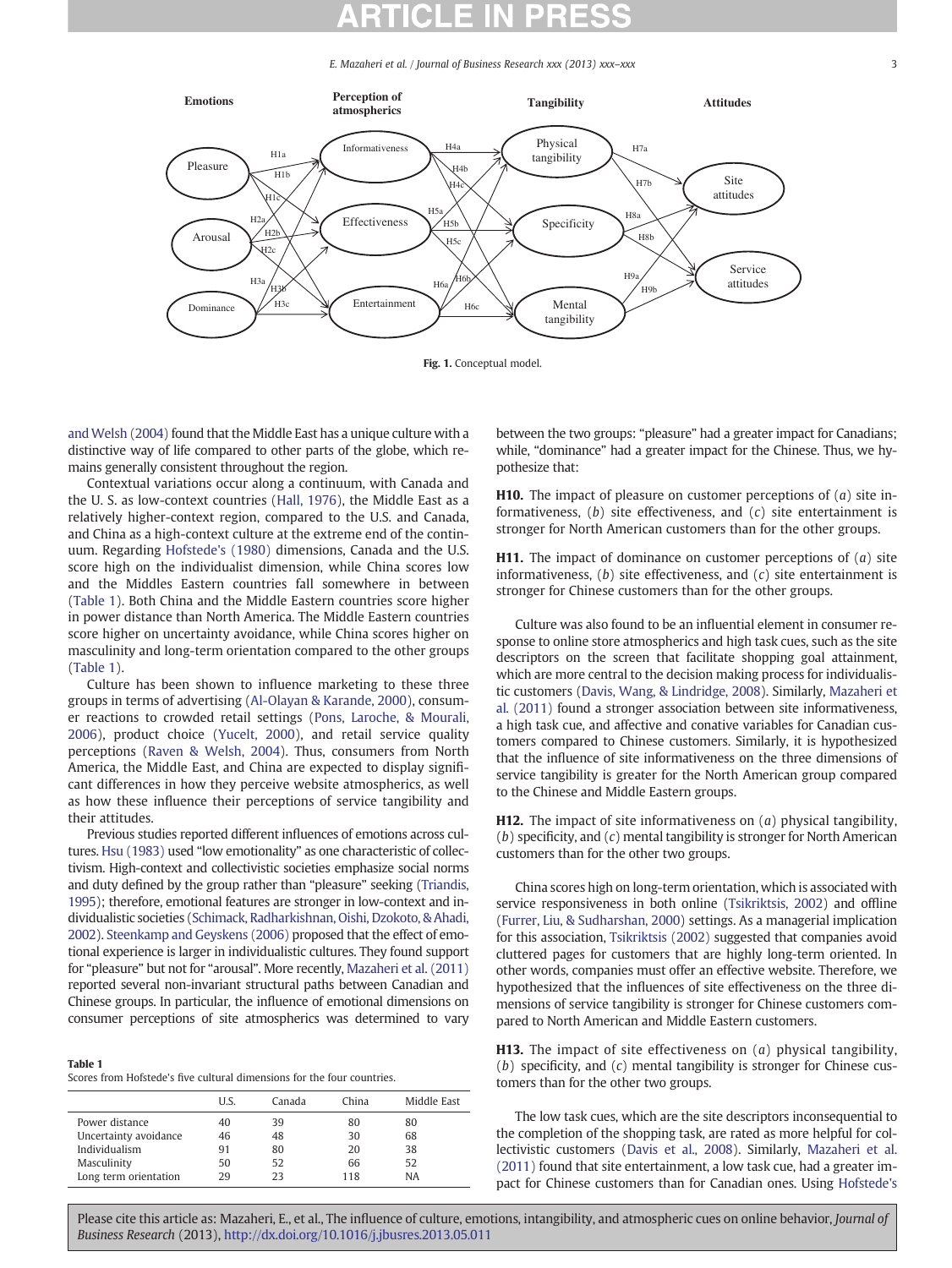#### 4 E. Mazaheri et al. / Journal of Business Research xxx (2013) xxx–xxx

[\(1980\)](#page-6-0) long-term orientation, [Tsikriktsis \(2002\)](#page-6-0) suggested that companies must ensure that colors, graphics, and text are visually appealing and that the website is "entertaining" for the "high long-term" oriented customers. China scores much higher in "long-term orientation" and lower in "individualism" than the U.S., Canada, and the Middle East. Therefore, the influences of site entertainment on service tangibility are expected to be stronger for Chinese customers.

**H14.** The impact of site entertainment on  $(a)$  physical tangibility,  $(b)$  specificity, and  $(c)$  mental tangibility is greater for Chinese customers than for the other two groups.

[Laroche et al. \(2004\)](#page-6-0) found that for North American customers, physical intangibility is the least important dimension of overall intangibility. The same result is expected in this study for the North American group.

**H15.** The impact of physical tangibility on  $(a)$  site attitudes and  $(b)$  service attitudes is stronger for the Chinese and Middle Eastern customers than for North American customers.

In high-context cultures, the building of trust and relationships occurs before any business takes place, whereas the reverse is commonly true in low-context cultures. Meaning is explicit in low-context cultures, where as in high-context cultures, meaning is derived based upon the context in which something is said, including the setting and the status of those involved. Individual achievement and individual welfare are of utmost importance in low-context cultures. In high-context cultures, the group and group harmony are top priority. In low-context cultures, communication is for information exchange, and that exchange of information is the primary reason for interaction. In high-context cultures, communication is for building relationships, and trying to create these relationships is the reason for interaction. Specificity refers to the customer's ability to precisely define or describe a particular product, thus the low-context customer is better able to evaluate the site and the service. A similar reasoning can be made for the impact of mental tangibility on site and service attitudes.

**H16.** The impact of specificity on  $(a)$  site attitudes and  $(b)$  service attitudes is stronger for the North American group than for the Chinese and Middle Eastern groups.

**H17.** The impact of mental tangibility on  $(a)$  site attitudes and  $(b)$  service attitudes is stronger for North American groups than for the Chinese and Middle Eastern groups.

#### 3. Methodology

To test our model and to compare and contrast the structural paths across the groups, 25 real websites from eight different service industries were selected: hotels, online bookstores, dental services, banks, vacation destinations, restaurants, financial investment services, and plastic surgery facilities. Four websites for dental services, two for online bookstores, four for restaurants, two for financial investments, four for hotels, four for plastic surgery, three for vacation destinations, and two for banks were selected. Every attempt was made to include a wide range of services to increase the generalizability of the results.

Data were collected in two universities: one in the U.S. and one in Canada. Given the population of Middle Eastern and Chinese students in large Northeastern universities, a large sample of Middle Eastern and Chinese students was obtained. Students were asked to click on a link which randomly assigned them to one of the websites. The distribution of website categories to which the three groups (Middle Eastern, North American, and Chinese) was exposed is reported in Table 2.

Students were asked to surf the website and collect information about the service offered via the site. Subsequently, they were asked to respond to a series of survey questions. The duration of survey completion was monitored and subjects who completed the survey in less than 15 min were eliminated. To control for subjects' pre-existing attitudes toward the site, all respondents who had visited the assigned website prior to the experiment were eliminated. After the eliminations, the sample consisted of 179 American, 205 Canadian, 192 Middle Eastern, and 182 Chinese subjects.

#### 3.1. Measurement

This study used [Mehrabian and Russell's \(1974\)](#page-6-0) PAD scale to measure three emotional dimensions: pleasure, arousal, and dominance. [Chen and Wells' \(1999\)](#page-6-0) scales measured website entertainment (4 items) and informativeness (4 items). The effectiveness of website information content was measured by a 5-item scale from [Bell and Tang \(1998\).](#page-6-0) [Laroche et al.'s \(2001\)](#page-6-0) 11-item scale of intangibility measured the three dimensions of intangibility. To reduce confusion, the "intangibility" items were re-coded to measure "tangibility", on which all analyses and hypotheses are based. [Eighmey's \(1997\)](#page-6-0) scale for attitudes was modified to be a 5-item scale measuring website and service attitudes.

### 3.2. Analysis and findings

To assess the scale reliabilities, Confirmatory Factor Analysis (CFA) was run for all of the groups ([Table 3](#page-4-0)). The results demonstrate a good measurement fit for all four groups, as all items have loadings higher than .5.

To test our model and compare the strengths of the relationships among the three groups, a three-group analysis in EQS is used. Before that, the U.S. and Canadian samples were merged into one group (low-context) and compared to the Middle Eastern and Chinese (high-context) groups. However, prior to merging the U.S. and Canada, assurance that the structural paths and loadings are invariant between the two groups was required. Therefore, a two-group analysis was conducted for the U.S. and Canada. The structural paths and loadings were then constrained to be equal between the two groups. The results suggested that the model improved when these constraints were imposed ([Table 4](#page-4-0)). In other words, the two North American groups may be merged into one for the ensuing comparisons.

After merging the U.S. and Canadian groups, a 3-group analysis was conducted (Model 1 in [Table 4\)](#page-4-0). To compare the strengths of the relationships among the variables, factor loading invariance across the groups was examined ([Bollen, 1989\)](#page-6-0). As a result, measurement level constraints were introduced (Model 2, [Table 4](#page-4-0)) before testing causal path invariance [\(Byrne, 1994\)](#page-6-0). The chi-square difference between Model 2 and Model 1 (baseline) is 136 with  $df = 72$ ( $p < .05$ ). This indicates that constraining the loadings did not significantly improve the model. The multivariate  $LM\chi^2$  statistics and related p-values revealed three non-invariant factor loadings: one item of site informativeness between the North American and Middle Eastern

#### Table 2

Distribution of respondents in each service industry.

| Middle Eastern (%) | North American (%) | Chinese $(\%)$ |
|--------------------|--------------------|----------------|
| 22.4               | 14.1               | 20.9           |
| 5.2                | 1.5                | 3.3            |
| 10.9               | 9.3                | 9.3            |
| 9.4                | 4.9                | 8.8            |
| 14.6               | 18.5               | 16.5           |
| 15.6               | 23.9               | 17.6           |
| 14.6               | 15.1               | 12.6           |
| 7.3                | 12.7               | 11.0           |
| 100.0              | 100.0              | 100.0          |
|                    |                    |                |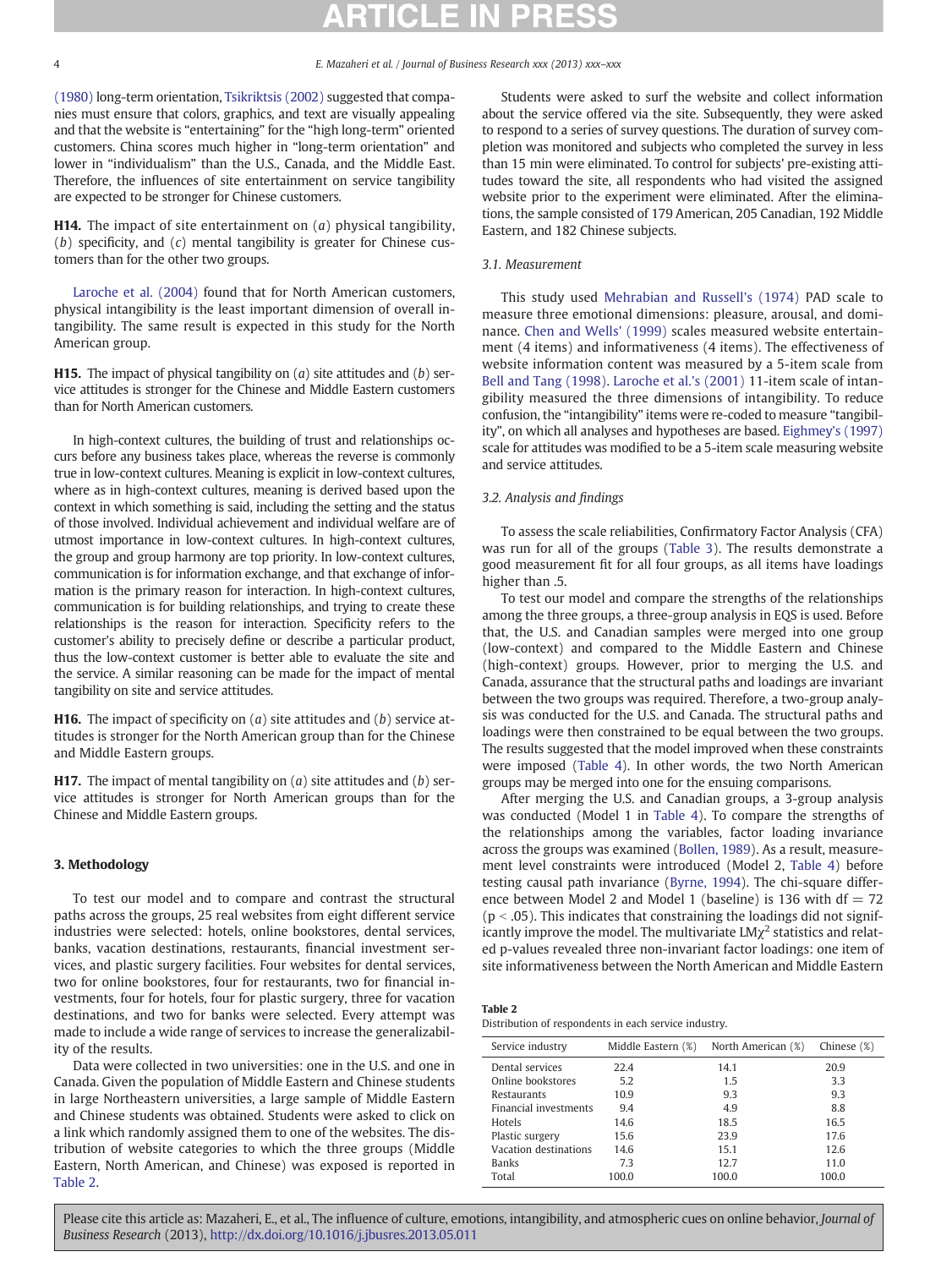E. Mazaheri et al. / Journal of Business Research xxx (2013) xxx-xxx

<span id="page-4-0"></span>Table 3 Results of the CFA for each group.

|             | $\gamma^2$ | df  | $\gamma^2$ /df | <b>NNFI</b> | <b>CFI</b> | <b>RMSEA</b> |
|-------------|------------|-----|----------------|-------------|------------|--------------|
| China       | 1730.28    | 983 | 1.76           | .97         | .97        | .06          |
| Middle East | 1374.65    | 983 | 1.40           | .98         | .98        | .04          |
| Canada      | 1609.29    | 983 | 1.64           | .98         | .98        | .05          |
| U.S.        | 1471.44    | 983 | 1.50           | .98         | .99        | .05          |

groups, one item of arousal between the Middle Eastern and Chinese groups, and one item of pleasure between the Middle Eastern and Chinese groups. Releasing these three constraints (Model 3) produced a satisfactory measurement model that was invariant among the three groups. The chi-square difference between Model 3 and the baseline model was 80 with df = 71 ( $p > .10$ ). Therefore, partial metric invariance was supported.

Constraining the paths to be invariant across the three groups did not improve the model (Model 4 in Table 5); indicating that some paths are non-invariant between the North American, Middle Eastern, and Chinese groups.

After obtaining the partial factor loadings, the chi-square test was used to compare the structural path invariances. The results of the chi-square tests presented in [Table 6](#page-5-0) support the overall model. All hypotheses were significant at least in one group. More importantly, the majority of the paths (20 out of 24) were non-invariant between at least two groups.

Consistent with studies that utilized a dimensional approach for emotions [\(Menon & Kahn, 2002; Wang, Baker, Wagner, & Wake](#page-6-0)field, [2007](#page-6-0)), the results suggest that the impacts of the three emotions vary. Specifically, the influences of pleasure on consumers' perceptions of site atmospherics (site effectiveness, site informativeness, and entertainment) are greater for the Middle Eastern group than for the two other groups (North America and China). [Mazaheri et al. \(2011\)](#page-6-0) reported that the influences of pleasure are greater for Canadian customers compared to Chinese customers. When a new group was added between these two groups on the Hall high/low context continuum, the results changed in that, although it is in the right direction there is no statistical difference between the North American and Chinese groups. Similar to previous findings, the impact of arousal is mostly invariant across the groups. The influence of arousal on customer perceptions of site effectiveness was marginally stronger for the Chinese group than for the other two groups. On the other hand, the impact of dominance on consumers' perceptions of atmospherics is stronger for the high-context group compared to the low-context group. This finding is consistent with H11 and with [Mazaheri et al. \(2011\).](#page-6-0)

The findings confirmed that the impacts of perceptions of site atmospherics on service tangibility are non-invariant across cultures. Consistent with H12, the influences of site informativeness on service tangibility dimensions are greater for the low-context culture; however, these impacts are not significant for the higher context cultures, the Middle East and China. This may come from the idea that interaction in low-context cultures is for information exchange. The information gained from website involvement would then help low-context culture consumers to tangibilize the service.

The impacts of site effectiveness on the three dimensions of service tangibility are stronger for the Chinese group than for the other

#### Table 4 Test of measurement and structural path invariance between the U.S. & Canada.

|   | Model<br>(2-group analysis)                    | $\gamma^2$       | df           | $\Delta\chi^2$ from<br>Model 1 | $\Delta df$ from<br>Model 1 | p-value |
|---|------------------------------------------------|------------------|--------------|--------------------------------|-----------------------------|---------|
| 2 | No constraints<br>Factor loading<br>invariance | 3465.2<br>3507.1 | 2014<br>2050 | 419                            | 36                          | .23     |
| 3 | Structural path<br>invariance                  | 3466.6           | 2038         | 138                            | 24                          | .99     |

#### Table 5

Test of measurement invariance between the North American, Middle Eastern, and Chinese groups.

|               | Model                                         | $\chi^2$        | df       | $\chi^2$ /<br>df | $\Delta \chi^2$<br>from<br>Model<br>1 | $\Delta df$<br>from<br>Model<br>1 | p-value NNFI CFI RMSEA |     |     |      |
|---------------|-----------------------------------------------|-----------------|----------|------------------|---------------------------------------|-----------------------------------|------------------------|-----|-----|------|
| 1             | <b>Baseline</b><br>model:<br>No<br>constraint | 5717.9 3024 1.9 |          |                  |                                       |                                   |                        | .98 | .98 | .059 |
| $\mathcal{L}$ | Factor<br>loading<br>invariance               | 5854.3 3096 1.9 |          |                  | 136.4                                 | 72                                | .00                    | .98 | .98 | .059 |
| Κ             | Partial<br>factor<br>loading<br>invariance    | 5797.7          | 3093 1.9 |                  | 79.8                                  | 71                                | .22                    | .98 | .98 | .059 |
| 4             | Structural<br>path<br>invariance              | 5895.1 3072 1.9 |          |                  | 177.2                                 | 48                                | .00                    | .98 | .98 | .060 |

two groups, supporting H13. The findings also suggest that site entertainment's impact on service tangibility dimensions is significant, but invariant across all groups, failing to support H14.

Consistent with expectations, the influence of service tangibility dimensions on site and service attitudes varies across cultures. The influences of physical tangibility on site attitudes and service attitudes are the strongest for the high-context culture of China, partially supporting H15. Also, the affects of specificity on site and service attitudes are stronger for the Middle Eastern and North American groups, partially supporting H16. As anticipated, mental tangibility had the strongest influences in the low-context culture of North America, supporting H17.

Overall, the findings can be summarized as follows:

- 1) For the North American group, all the paths in the model except two are significant; thus, the full model operates in North America, which should be of interest to website designers.
- 2) For the Chinese group, all the paths in the model except six are significant; the key aspects in the model are the:  $a$ ) unique role of physical tangibility, the only dimension of tangibility that affects attitudes; b) important role of dominance in affecting website atmospherics; and c) important role of effectiveness in affecting tangibility.
- 3) For the Middle Eastern group, all the paths in the model except ten are significant; the key aspects in the model are the:  $a$ ) unique role of specificity, the key dimension of tangibility that affects attitudes; b) important role of pleasure in affecting website atmospherics; and c) roles of effectiveness and entertainment in affecting tangibility.

From this summary, it is clear that there are very different paths for each culture in the formation of website and service attitudes, thus website designers should take these differences into account to achieve maximum effectiveness.

#### 4. Discussion and managerial implications

"Globalization and advances in technology have not created global norms and homogenized our identities, but behavioral patterns and regional identities that are surprisingly durable" ([Smith Speck &](#page-6-0) [Roy, 2008, p. 1197](#page-6-0)). This study examined how customers' emotions and website characteristics influence service tangibility and customers' attitudes toward the service and the website. More importantly, the model was tested with three groups: the low-context countries of North America, the Middle East, and the high context country of China.

The findings confirm that internet users' cultural backgrounds do influence how they perceive the importance of specific web design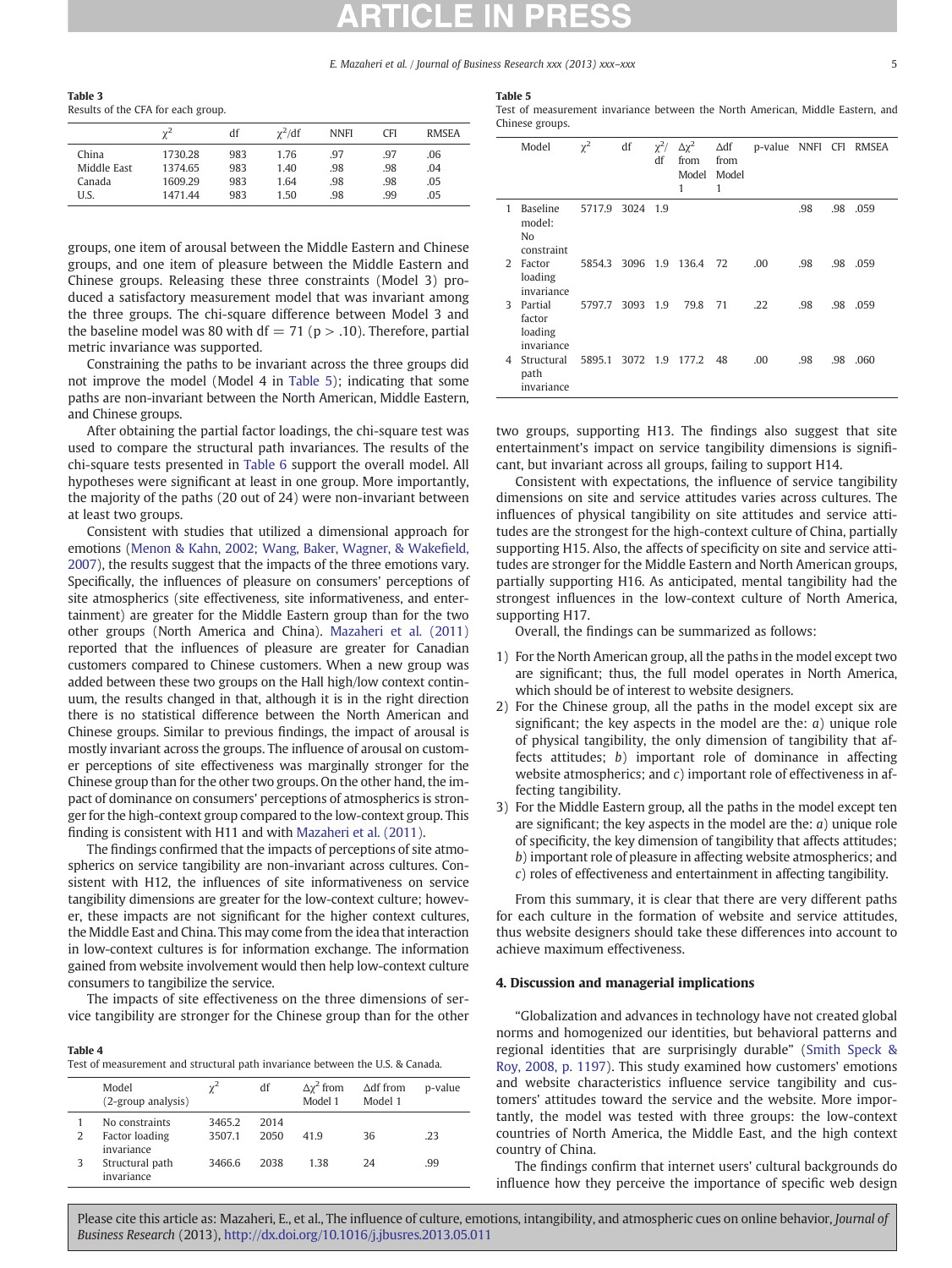#### <span id="page-5-0"></span>6 E. Mazaheri et al. / Journal of Business Research xxx (2013) xxx–xxx

### Table 6

Results of the invariance tests of the model across the three cultures.

|                                                      | Standardized $\beta$ values |                  |             | Comparisons |             |              |  |
|------------------------------------------------------|-----------------------------|------------------|-------------|-------------|-------------|--------------|--|
| Structural paths                                     | North America (NA)          | Middle East (ME) | China       | NA vs. ME   | NA vs China | ME vs China  |  |
| Pleasure $\rightarrow$ Effectiveness                 | .33                         | .51              | .22         | 2.85(.09)   | .64(.42)    | 3.01(.08)    |  |
| Pleasure $\rightarrow$ Informativeness               | .38                         | .58              | .34         | 4.16(.04)   | .16(.69)    | 2.95(.09)    |  |
| Pleasure $\rightarrow$ Entertainment                 | .43                         | .61              | .37         | 4.39(.04)   | .17(.68)    | 3.11(.08)    |  |
| Arousal $\rightarrow$ Effectiveness                  | .04 n.s.                    | $-.11$ n.s.      | .17         | 1.91(0.17)  | 3.36(.07)   | 4.70(.03)    |  |
| Arousal $\rightarrow$ Informativeness                | .18                         | $.10$ n.s.       | .23         | .49(.48)    | .63(.42)    | .73(.39)     |  |
| Arousal $\rightarrow$ Entertainment                  | .30                         | .29              | .34         | .01(.94)    | .21(.64)    | .24(.62)     |  |
| Dominance $\rightarrow$ Effectiveness                | .56                         | .35              | .67         | 1.4(.24)    | 3.65(.06)   | 5.77(.02)    |  |
| Dominance $\rightarrow$ Informativeness              | .24                         | .09 n.s.         | .45         | 2.15(.14)   | 5.15(.02)   | 8.33(.004)   |  |
| Dominance $\rightarrow$ Entertainment                | .18                         | .06 n.s.         | .31         | 1.04(0.31)  | 4.10(.043)  | 6.08(.014)   |  |
| Effectiveness $\rightarrow$ Mental tangibility       | .48                         | .49              | .69         | .02(.89)    | 3.74(.05)   | 2.7(.10)     |  |
| Effectiveness $\rightarrow$ Physical tangibility     | .24                         | .24              | .46         | .03(.86)    | 4.08(.04)   | 5.66 $(.02)$ |  |
| Effectiveness $\rightarrow$ Specificity              | .34                         | .35              | .60         | .03(.87)    | 3.72(.05)   | 3.89(.05)    |  |
| Informativeness $\rightarrow$ Mental tangibility     | .14                         | $.02$ n.s.       | $.12$ n.s.  | 1.6(0.21)   | .67(.41)    | .73(.39)     |  |
| Informativeness $\rightarrow$ Physical tangibility   | .19                         | $.04$ n.s.       | .15         | 2.9(.09)    | .04(.85)    | 1.6(0.21)    |  |
| Informativeness $\rightarrow$ Specificity            | .20                         | $.12$ n.s.       | .08 n.s.    | 1.92(0.17)  | 2.92(.09)   | .01(.93)     |  |
| Entertainment $\rightarrow$ Mental tangibility       | .27                         | .20              | .16         | .57(0.45)   | .63(.42)    | .08(.78)     |  |
| Entertainment $\rightarrow$ Physical tangibility     | .35                         | .29              | .48         | .16(0.78)   | 2.49(.11)   | 3.61(.06)    |  |
| Entertainment $\rightarrow$ Specificity              | .34                         | .32              | .19         | .08(.78)    | 3.24(.07)   | 2.27(0.13)   |  |
| Mental tangibility $\rightarrow$ Site attitudes      | .42                         | .18              | $-.07$ n.s. | 8.7(.00)    | 9.8(.00)    | 1.8(0.18)    |  |
| Physical tangibility $\rightarrow$ Site attitudes    | .17                         | .08 n.s.         | .55         | .41(.52)    | 13.2(.00)   | 13.8 $(.00)$ |  |
| Specificity $\rightarrow$ Site attitudes             | .23                         | .35              | $-.09$ n.s. | .71(.40)    | 3.18(.07)   | 3.81(.05)    |  |
| Mental tangibility $\rightarrow$ Service attitudes   | .27                         | $.05$ n.s.       | $-.02$ n.s. | 2.91(.09)   | 2.94(.09)   | .16(.69)     |  |
| Physical tangibility $\rightarrow$ Service attitudes | $.06$ n.s.                  | .08 n.s.         | .65         | .02(.88)    | 11.0(.00)   | 8.94(.00)    |  |
| Specificity $\rightarrow$ Service attitudes          | .26                         | .35              | .10 n.s.    | .67(.41)    | 3.2(.07)    | 4.4(.03)     |  |

features [\(Gevorgyan & Porter, 2008; Mazaheri et al., 2011\)](#page-6-0). Congruent with [Sia et al. \(2009\)](#page-6-0), customization is needed to account for cultural differences. The findings also suggest that the three emotional dimensional effects vary among the three examined cultures. Pleasure is the most influential element of emotions for Middle Eastern consumers, possibly due to the fact that people in high uncertainty avoidance cultures experience higher stress and have "less internalized emotional control" [\(Fernandez, Carrera, Sanchez, Paez, & Candia, 2000, p. 84\)](#page-6-0). This lack of emotional control may contribute to the higher influence of pleasure in the Middle Eastern group than in the other groups. On the other hand, the influences of dominance on customers' perceptions of site atmospherics are the greatest for the Chinese. Similar to [Mazaheri et al. \(2011\),](#page-6-0) the findings suggest that arousal has the lowest influence on consumer perceptions of site atmospherics. Service providers should thus use different techniques to increase visitors' feeling of pleasure and likeability of the website for Middle Eastern customers and the feeling of control over the website for Chinese customers.

Customers' perceptions of site atmospherics on service tangibility also vary across the three cultures. The impacts of site effectiveness on the three dimensions of service tangibility are the strongest for the Chinese group. Therefore, information provided for the Chinese customers must be convenient, accurate, up-to-date, complete, and relevant. Interestingly, the influences of site informativeness on the three dimensions of service tangibility are significant only for the North American group. Consequently, website designers should develop an informative and resourceful website for their North American customers. Site entertainment significantly influences the three dimensions of service tangibility for all groups, and thus must be a feature of any website design.

One contribution of this paper was to include service tangibility in the model. The findings suggest that the impacts of the three dimensions of service tangibility vary across the three groups. Particularly, mental tangibility effects on website and service attitudes are stronger for North American customers. Service providers must use technology in their website design to create a clear picture of their service in the minds of North American customers.

Also, the findings suggest that the impacts of physical tangibility on website and service attitudes are the strongest for the Chinese group. Interestingly, physical tangibility is the only influential dimension for

the Chinese customers, as the impact of the other two dimensions is not significant for this group. Coming from a high-context culture, Chinese customers prefer to see and touch, or physically grasp, a product to form their attitudes. It suggests that service providers have a harder task of tangibilizing their services for Chinese customers. One alternative might be to include and promote the more tangible aspects of their services.

Finally, the specificity effects on website and service attitudes are the strongest for the Middle Eastern group. Interestingly, the influences of the other two dimensions of service tangibility on site and service attitudes are not significant, except for the influence of mental tangibility on site attitudes. This suggests that having a precise description of a service with many of its features is what shapes the Middle Eastern customers' attitudes. This may be because the Middle East is an emerging service economy, and thus its customers need to fully grasp the features of services offered online. Website designers must use technology to explain and demonstrate all features of the service and describe it in ways that Middle Eastern customers can understand.

Using the regional approach to website design would allow firms to take advantage of the similarities of all customers in a region in terms of language and culture to keep costs down while maximizing effectiveness. This study suggests that websites designed for North American, Middle Eastern, and Chinese customers must concentrate on different aspects to be more effective.

#### 5. Limitation and future research

One should consider the limitations when interpreting the findings. Firstly, most respondents were students between the ages of 18 and 24 years. This group is the most familiar with Internet technology and uses the Internet most frequently. However, generalizing these findings to other segments must be done with caution. Future research might investigate the possible moderating impact of age on online consumer behavior. Our Chinese and Middle Eastern samples were foreign-born students enrolled in one of two North American universities. Given the fact that we found differences between these groups and the North American samples, one would expect to find even greater differences using real customers living in China and the Middle East.